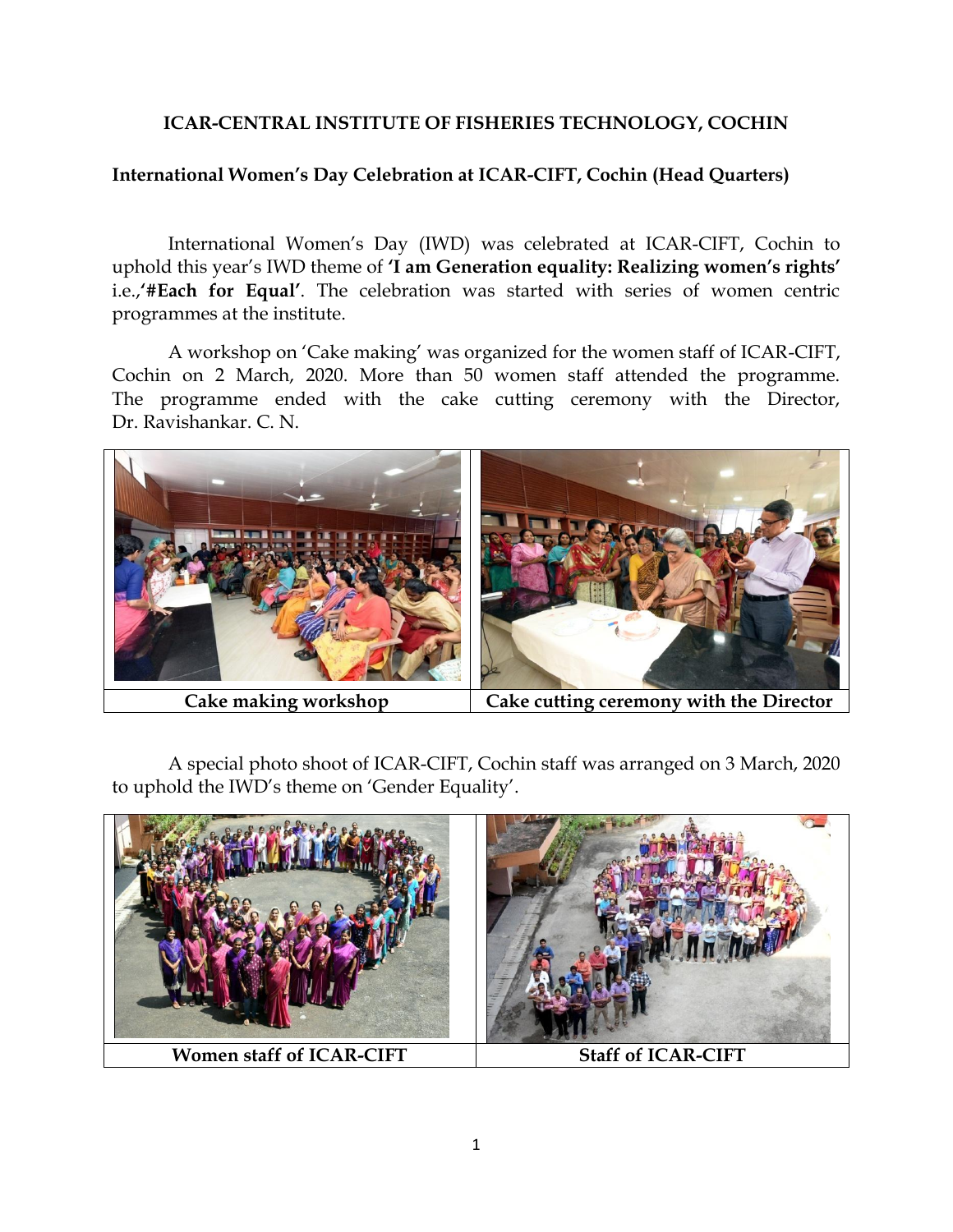#### **IWD celebration at ICAR-CIFT, Cochin**

International Women's Day celebration at ICAR- CIFT, Cochin was presided over by Dr. Ravishankar. C. N, Director, ICAR – Central Institute of Fisheries Technology, Cochin. He appreciated the contribution of women staff to ICAR-CIFT and highlighted the women's role in the day-to-day activities. Dr. Pe. Jeyya Jeyanthi, Liaison Officer, Institute Women's Cell welcomed the audience. Smt. Muthumani Somasundaran, Cine actor was the chief guest for the International Women's Day celebration of ICAR-CIFT, Cochin. She emphasized on the inclusiveness of women in the overall development towards ensuring gender equality. Dr. Vasudevappa, Vice-Chancellor, National Institute of Food Technology Entrepreneurship and Management (NIFTEM) and Dr. Bhaskar, N, Advisor, Food Safety and Standards Authority of India (FSSAI0 were the Guest of Honors. Dr. Vasudevappa expressed his concern towards encouraging women in all sphere of life. Dr. Bhaskar. N highlighted the women rights and responsibilities in the gender equal world. Dr. Binsi, P. K, Member, Institute Women's Cell, ICAR-CIFT proposed the vote of thanks. During the function, two women staff viz., Smt. Leena. N and Smt. Sasikala. K.G. who are getting retired in the year 2020-21 were felicitated.

A video showing women cell activities during the year 2019-2020 was screened. The function came to an end with the graceful classical performance by the staff of ICAR-CIFT, Cochin. And the programme was concluded with national anthem.

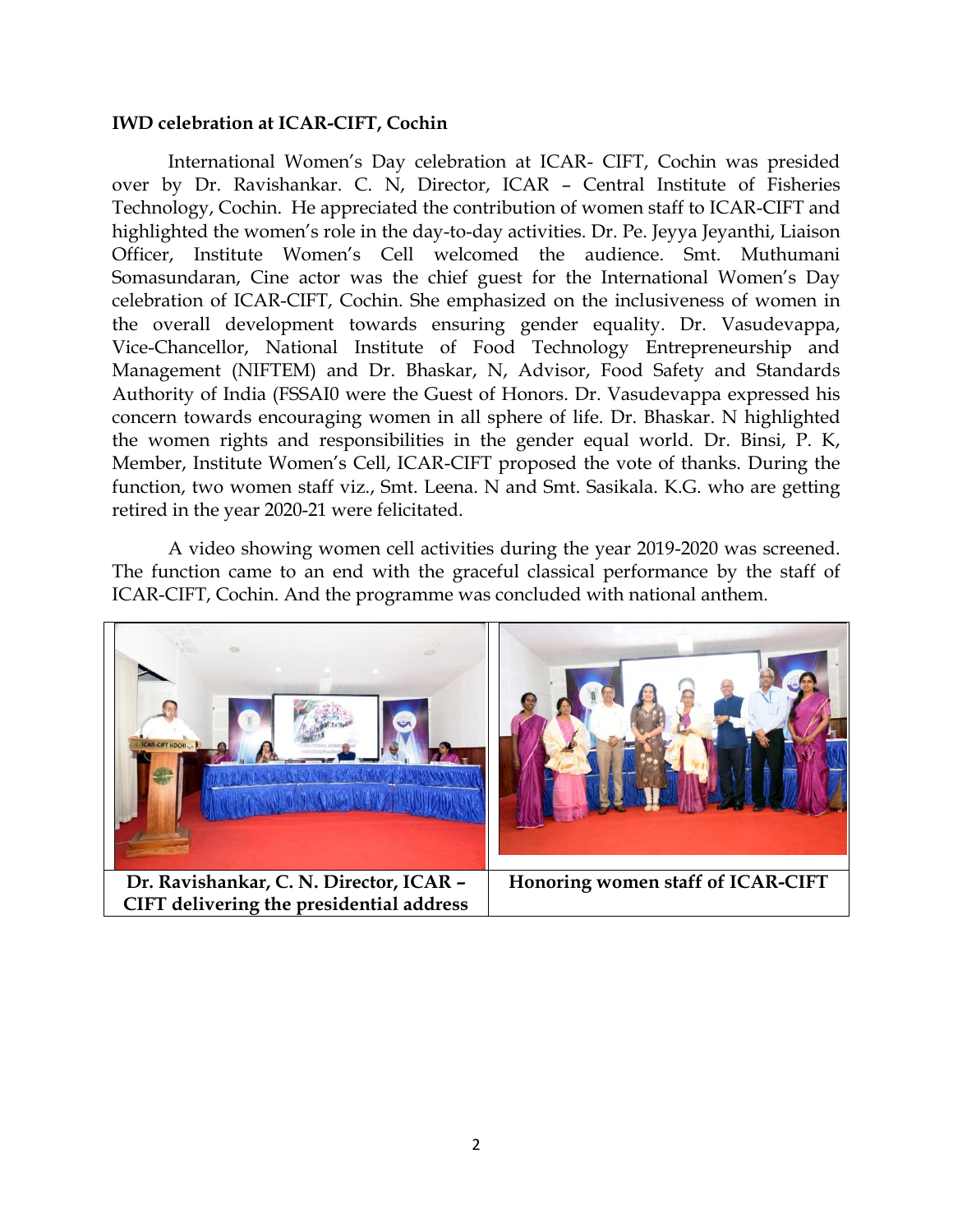

The IWD celebration at ICAR-CIFT, Cochin has been publicized in the local newspaper Mathubhumi (Malayalam).



*Mathrubhumi, Kochi dated 7 March, 2020*

# **International Women's Day Celebration at Research Centres of ICAR-CIFT, Veraval**

International women's day was celebrated at Veraval research centre of ICAR-CIFT. Smt Manjulaben Suyani, President, Veraval-Patan Joint Municipality was the chief guest. Dr. Prajith K.K, Scientist-in-Charge, was presided over the function. Smt Solanki Hansa K, Vice-President, Sagar Manthan Machhimaar Uthhan Mandal gave felicitation speech and expressed her sincere thanks to CIFT women scientists and staff for their continuous support and services for teaching innovative seafood products. Smt. Manjulaben Suyani inaugurated the function by cutting the cake along with all the women staffs of the centre.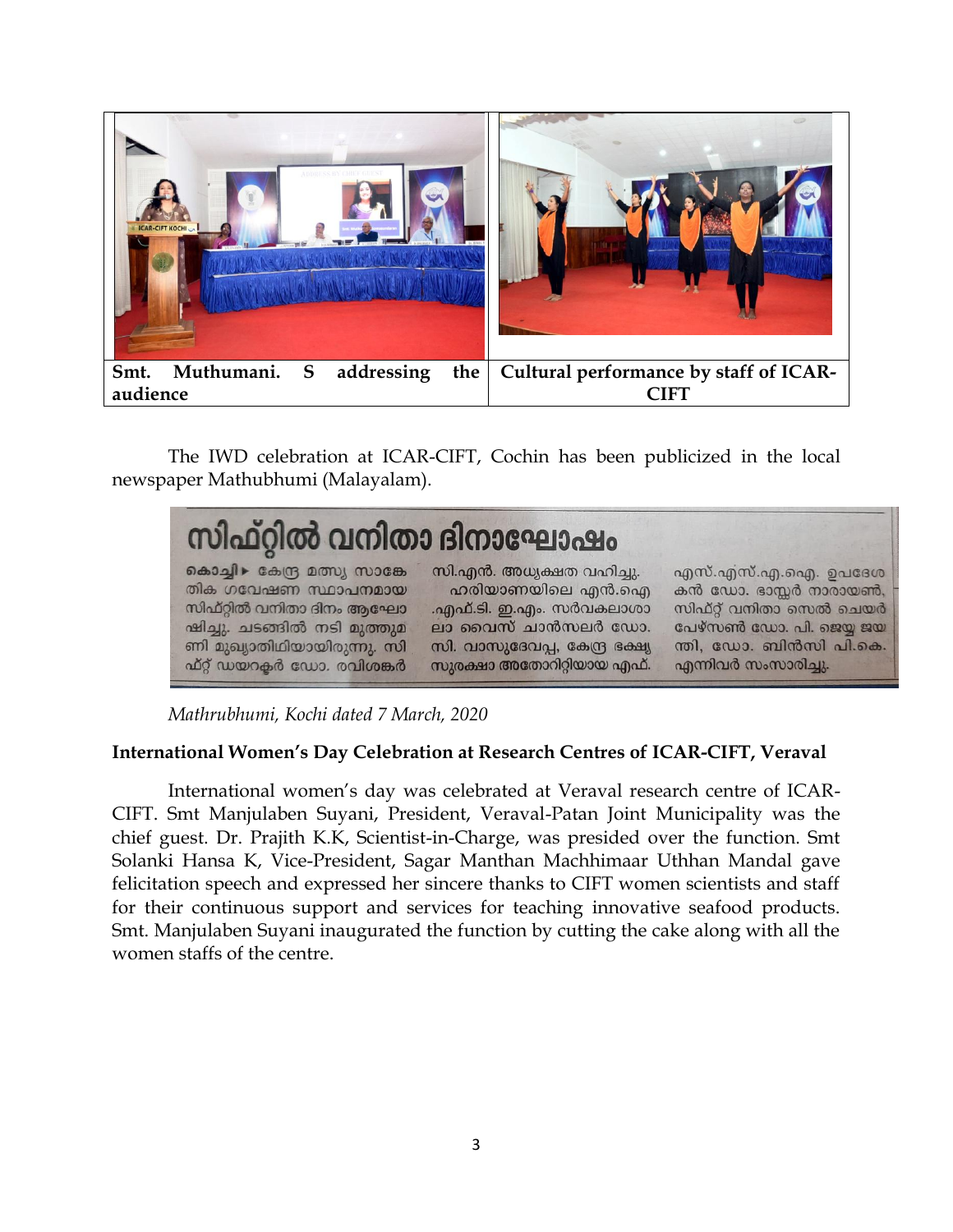

VRC also conducted an Elocution competition on the topic 'Most influential women in our life' and Slogan competition on 'Women empowerment' for the staffs of the centre. Prizes for the winners were distributed during the programme. Smt Shikha Rahangdale Scientist, CMFRI delivered a talk on 'Working women and Family responsibilities'. Cultural programmes also conducted by the staffs of the centre. Dr. Anupama T.K welcomed the chair and Smt Nimmy S Kumar proposed vote of thanks.

# **International Women's Day Celebration at Research Centres of ICAR-CIFT, Visakapattinam**

Visakhapatnam Research Centre of ICAR-Central Institute of Fisheries Technology celebrated International women's day. Dr. U. Sreedhar, Principal Scientist addressed the staff and highlighted the significance of celebrating International women's day. He also appreciated all the women staff of Visakhapatnam RC of ICAR-CIFT for the dedication and hard work that plays a significant role in the institute's achievements. Dr. B. Madhusudana Rao, Principal Scientist stressed the importance of gender equality in society. Dr. Viji P. and Dr. Jesmi Debbarma addressed that women in all field should know their right to defend themselves and be careful against crimes against women. They also highlighted the importance of bringing up a future generation who can develop solutions for the major disparities between men and women.